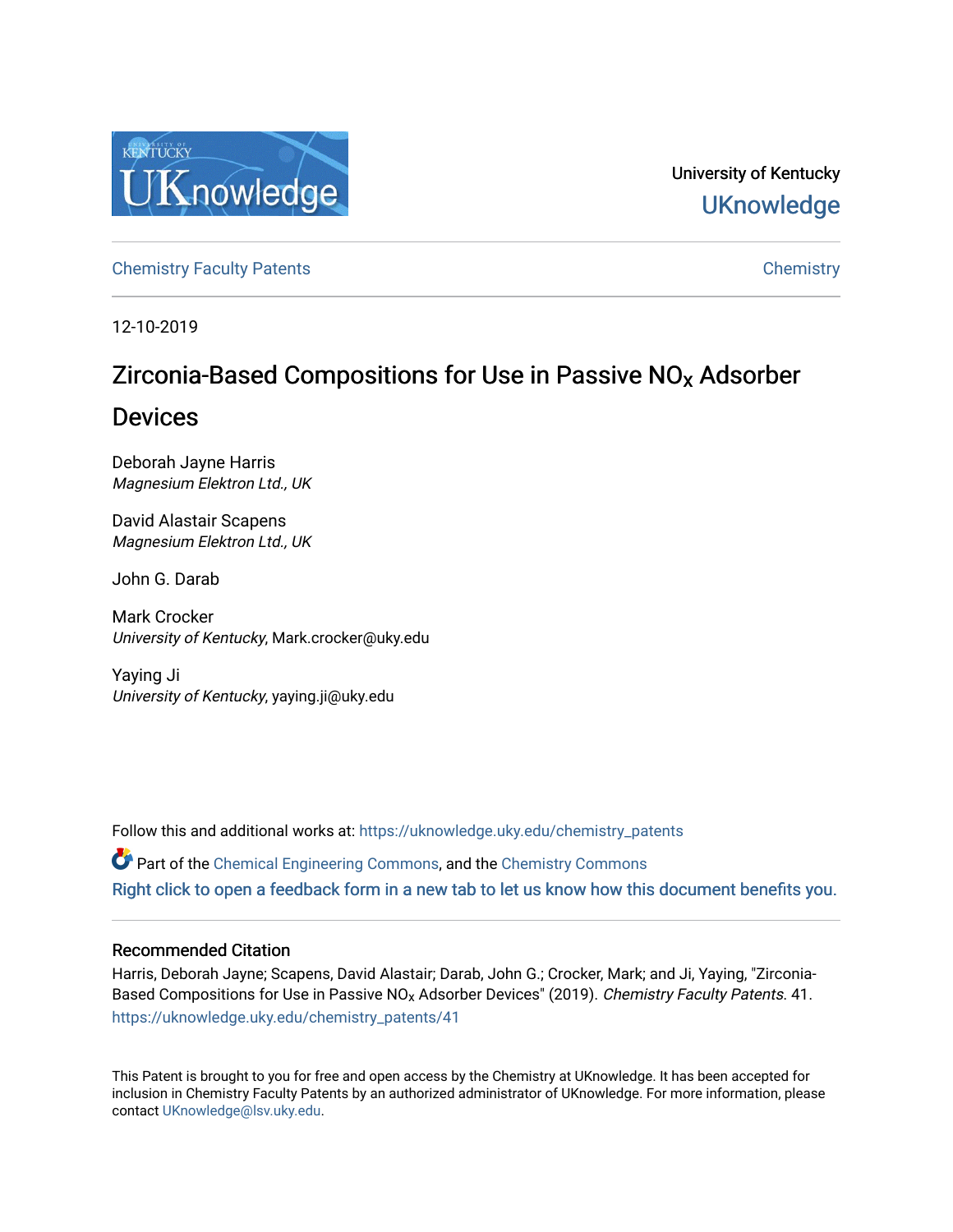

US010500562B2

## c12) **United States Patent**

### **Harris et al.**

#### (54) ZIRCONIA-BASED COMPOSITIONS FOR USE IN PASSIVE NOX ADSORBER DEVICES

- (71) Applicants:Magnesium **Elektron Limited,**  Manchester (GB); **University of Kentucky Research Foundation,**  Lexington, KY (US)
- (72) Inventors: **Deborah Jayne Harris,** Manchester (GB); **David Alastair Scapens,**  Manchester (GB); **John G. Darab,**  Flemington, NJ (US); **Mark Crocker,**  Georgetown, KY (US); **Yaying Ji,**  Lexington, KY (US)
- (73) Assignees: **Magnesium Elektron Ltd.,** Manchester (GB); **University of Kentucky Research Foundation,** Lexington, KY (US)
- $(*)$  Notice: Subject to any disclaimer, the term of this patent is extended or adjusted under 35 U.S.C. 154(b) by 0 days.
- (21) Appl. No.: **15/945,770**
- (22) Filed: **Apr. 5, 2018**

#### (65) **Prior Publication Data**

US 2019/0308164 A1 Oct. 10, 2019

(51) **Int. Cl.** 

| <b>B01J 20/02</b> | (2006.01) |
|-------------------|-----------|
| <i>B01J 20/06</i> | (2006.01) |
| <b>B01J 20/32</b> | (2006.01) |
| <b>B01D 53/04</b> | (2006.01) |
| <b>B01D 53/94</b> | (2006.01) |

- (52) **U.S. Cl.**  CPC .............. *BOJJ 20106* (2013.01); *BOID 53/04*  (2013.01); *BOID 53/9418* (2013.01); *BOID 53/9481* (2013.01); *BOJJ 2010225* (2013.01); *BOJJ 2013204* (2013.01); *BOJJ 2013214*  (2013.01); *BOJJ 2013236* (2013.01); *BOID 225311122* (2013.01); *BOID 2253/25*  (2013.01); *BOID 2257/404* (2013.01)
- (58) **Field of Classification Search** 
	- CPC ............ BOID 53/9422; BOID 53/9427; BOID 53/9431; BOID 53/9481; BOID 2255/207; BOID 2255/40; BOID 2255/2255; BOID 2255/20715; BOID 2255/91; BOID 2257/402; BOID 2257/404; BOID 2258/012; BOID 2253/00; BOID 2253/10; BOID 2253/112; B0lJ 20/0207; B0lJ 20/0211; B0lJ 20/0225; B0lJ 21/066; F01N 3/0807; F0lN 3/0814; F01N 3/0842; F0lN 3/2066; F0lN 3/2073; F0lN 2240/18; F01N 2250/12; F01N 2570/14

See application file for complete search history.

#### (IO) **Patent No.:**  (45) **Date of Patent: US 10,500,562 B2 Dec. 10, 2019**

#### (56) **References Cited**

#### U.S. PATENT DOCUMENTS

| 6.129.898 A $*$  |  | 10/2000 | Watkins  B01D 53/9422     |  |  |  |  |  |  |
|------------------|--|---------|---------------------------|--|--|--|--|--|--|
|                  |  |         | 423/213.2                 |  |  |  |  |  |  |
| 6,727,202 B2 *   |  | 4/2004  | B01D 53/9431              |  |  |  |  |  |  |
|                  |  |         | 423/239.1                 |  |  |  |  |  |  |
| 7,431,910 B2     |  | 10/2008 | Takao et al.              |  |  |  |  |  |  |
| 7,632,477 B2     |  | 12/2009 | Takao et al.              |  |  |  |  |  |  |
| 7,794,687 B2     |  | 9/2010  | Bradshaw et al.           |  |  |  |  |  |  |
| 8,105,559 B2     |  | 1/2012  | Melville et al.           |  |  |  |  |  |  |
| 8,920,756 B2     |  | 12/2014 | Koch et al.               |  |  |  |  |  |  |
| 9,011,806 B2     |  | 4/2015  | Bisson et al.             |  |  |  |  |  |  |
| 9,169,129 B2     |  | 10/2015 | Hernandez et al.          |  |  |  |  |  |  |
| 9,687,811 B2     |  | 6/2017  | Biberger et al.           |  |  |  |  |  |  |
| 10.189,010 B2*   |  | 1/2019  | Ifrah  B01J 23/002        |  |  |  |  |  |  |
| 2007/0014710 A1* |  | 1/2007  | Gerlach  B01D 53/945      |  |  |  |  |  |  |
|                  |  |         | 423/213.5                 |  |  |  |  |  |  |
| 2009/0191108 A1* |  | 7/2009  | Blanchard<br>B01D 53/9422 |  |  |  |  |  |  |
|                  |  |         | 423/239.1                 |  |  |  |  |  |  |
| 2011/0118113 A1* |  | 5/2011  | Miyoshi  B01D 53/9422     |  |  |  |  |  |  |
|                  |  |         | 502/304                   |  |  |  |  |  |  |
| 2011/0131949 A1* |  | 6/2011  |                           |  |  |  |  |  |  |
|                  |  |         | 60/274                    |  |  |  |  |  |  |
| 2011/0268634 A1  |  | 11/2011 | Linsenbuhler et al.       |  |  |  |  |  |  |
| 2012/0308439 A1  |  | 12/2012 | Chen et al.               |  |  |  |  |  |  |
| 2012/0328500 A1  |  | 12/2012 | Larcher et al.            |  |  |  |  |  |  |
| 2013/0212944 A1  |  | 8/2013  | Stephenson et al.         |  |  |  |  |  |  |
| 2014/0044629 A1  |  | 2/2014  | Bisson et al.             |  |  |  |  |  |  |
|                  |  |         |                           |  |  |  |  |  |  |
| (Continued)      |  |         |                           |  |  |  |  |  |  |

#### FOREIGN PATENT DOCUMENTS

| EP | $0.980.707$ A1 $*$ 2/2000  B01D 53/9422 |  |  |
|----|-----------------------------------------|--|--|
| EP | 1924339 A1 * 5/2008  B01D 53/9422       |  |  |
|    | (Continued)                             |  |  |

#### OTHER PUBLICATIONS

Zhao-shun Zhang et al, Appl. Cat. B: Environmental, vol. 165, (2015), pp. 232-244.

Li-Hong Guo et al, Catal. Today, Jun. 2017.

Applied Catalysis, 1991; Topics in Catalysis, Jul. 2004.

Cauqui, M. A.; Rodriguez-Izquierdo, J. M. J. Non-Cryst. Solids,

1992, 147/148, 724. (Sol-gel method). Navio, et al., Chem. Mater. 1997, 9, 1256-1261. (Alkaline precipi-

tation). Kolenkoa, et al., Mater. Sci. Eng. C, 2003, 23, 1033 (Hydrothermal

synthesis).

Kasilingam Boobalan, et al., J. Am. Ceram. Soc. 2010, 11, 3651- 3656 (Combustion method).

#### (Continued)

*Primary Examiner* - Timothy C Vanoy

(74) *Attorney, Agent, or Firm* - Praedcere Law

#### (57) **ABSTRACT**

A passive  $NO<sub>x</sub>$  adsorbent includes: palladium, platinum or a mixture thereof and a mixed or composite oxide including the following elements in percentage by weight, expressed in terms of oxide:  $10-90\%$  by weight zirconium and  $0.1-50\%$ by weight of least one of the following: a transition metal or a lanthanide series element other than Ce.

Although the passive  $NO<sub>x</sub>$  adsorbent can include Ce in an amount ranging from 0.1 to 20% by weight expressed in terms of oxide, advantages are obtained particularly in the case of low-Ce or a substantially Ce-free passive NOx adsorbent.

#### **19 Claims, No Drawings**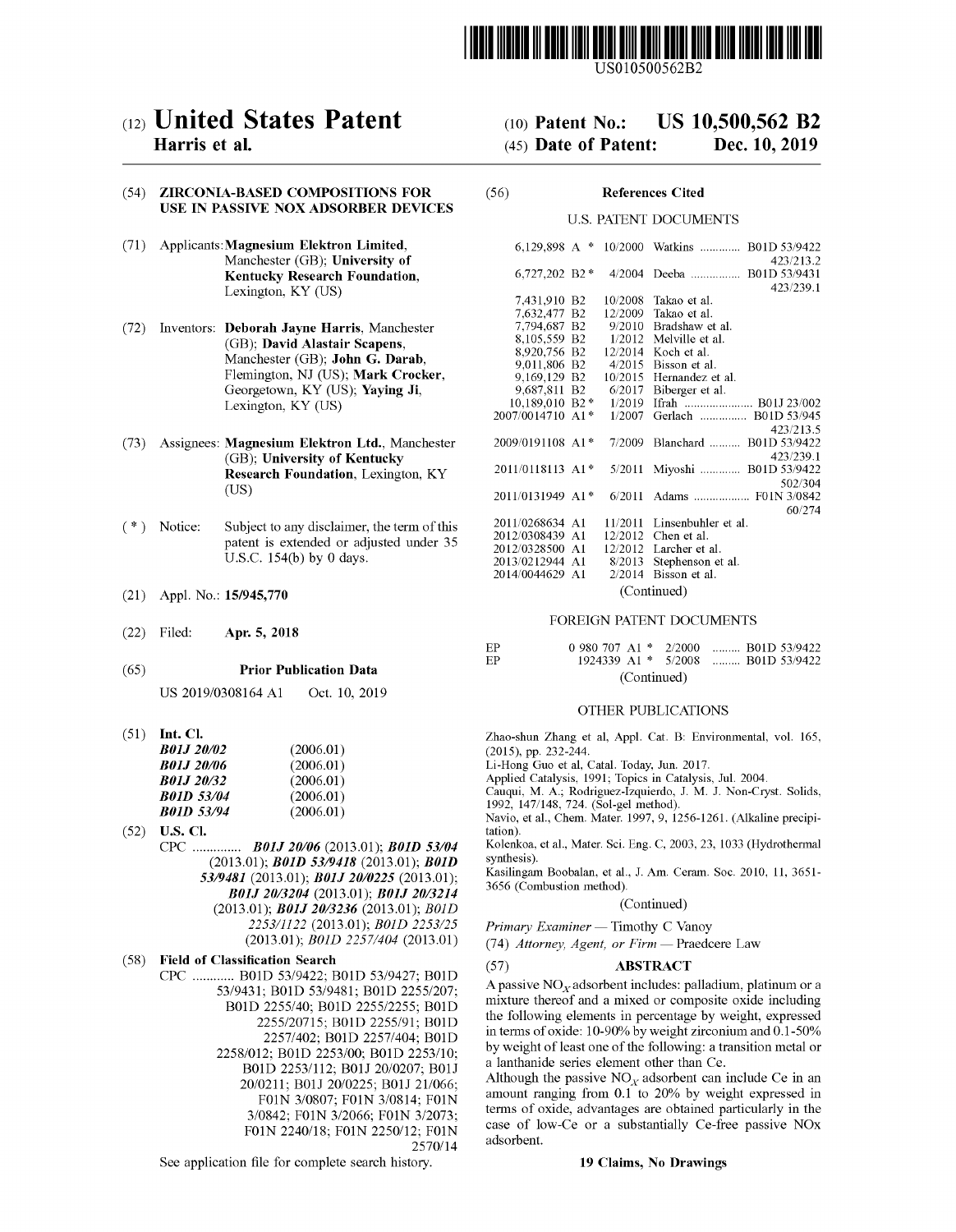### (56) **References Cited**

### U.S. PATENT DOCUMENTS

| $2017/0009623$ A1 <sup>*</sup>  |  | 1/2017 Armitage  B01J 37/0246 |  |
|---------------------------------|--|-------------------------------|--|
| $2017/0241313$ A <sub>1</sub> * |  | 8/2017 Wan  B01D 53/9418      |  |

### FOREIGN PATENT DOCUMENTS

| EP. | $2.783.741$ A3 $*$ 12/2014 |  |        |  | $\ldots$ B01D 53/9418 |
|-----|----------------------------|--|--------|--|-----------------------|
| JP  | 2000 079327 A $*$ 3/2000   |  |        |  | $\ldots$ B01D 53/9422 |
| JP  | 2002 079 096 A $*$ 3/2002  |  |        |  | $\ldots$ B01D 53/9422 |
| МX  | PA01010287 A *             |  | 9/2002 |  | $\ldots$ B01D 53/9422 |
| WO. | WO 2007 031627 A1 *        |  | 3/2007 |  | $\ldots$ B01D 53/9422 |
| WO. | WO2017/144493 A1           |  | 8/2017 |  |                       |

\* cited by examiner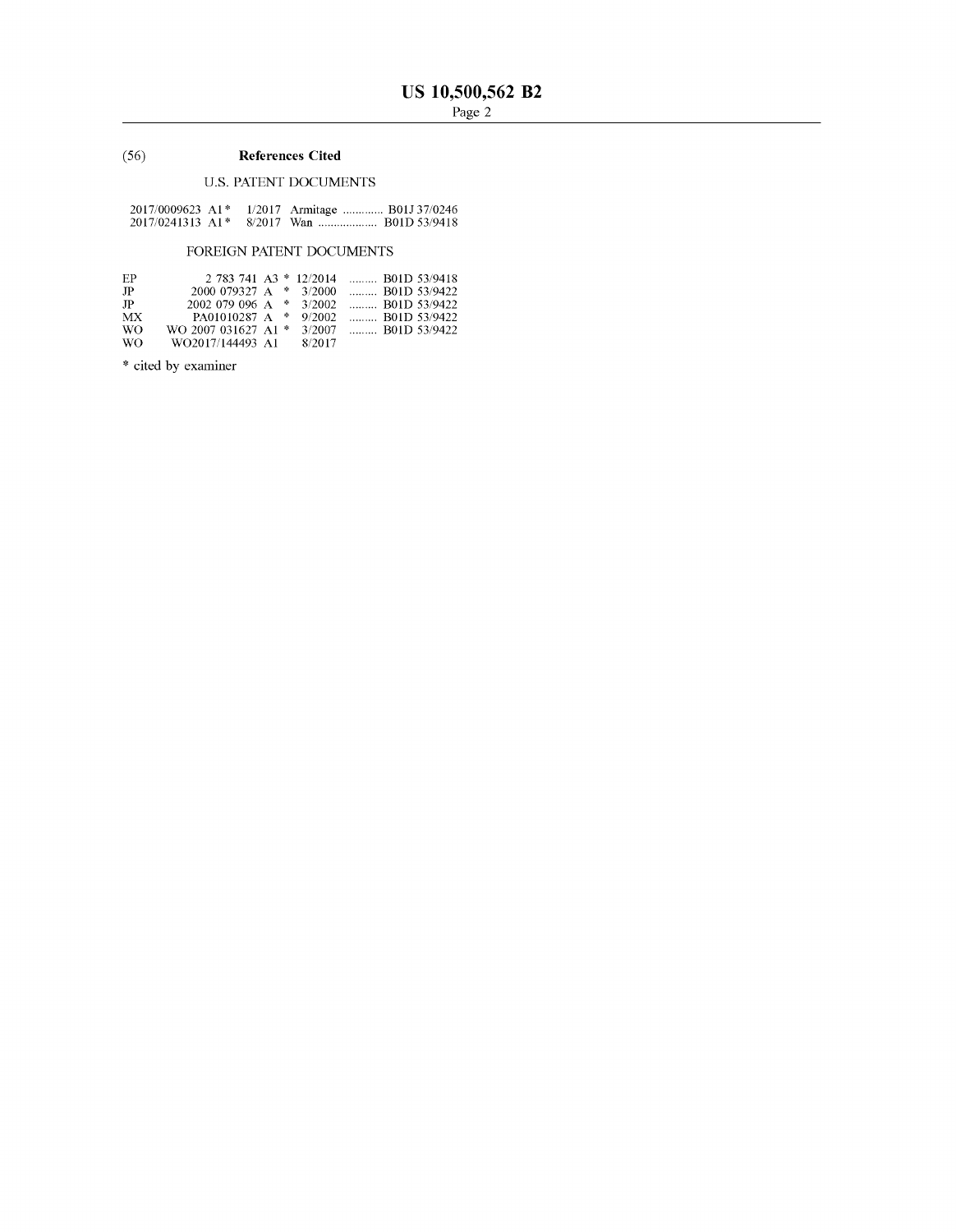#### **ZIRCONIA-BASED COMPOSITIONS FOR USE IN PASSIVE NOX ADSORBER DEVICES**

#### TECHNICAL FIELD

This disclosure relates to treating gas streams so as to remove nitrogen oxides (NOx) therefrom and in particular, to passive NOx adsorbents (PNA) that store NOx at lower temperatures and then release the NOx at higher temperatures.

#### TECHNICAL BACKGROUND

Urea-SCR (Selective Catalytic Reduction) is a wellknown solution for treating the NOx emissions from diesel engines, but requires the exhaust temperatures to be above 200° C. [1]. The heating rate on diesel engines/exhaust can be relatively slow, and this results in a delay between switching the engine on and being able to dose urea and effectively remove NOx by SCR ("cold-start" period). The NOx emissions during this cold start period comprise a large portion of the total emissions during the FTP-75 and NEDC test protocols for example, and this has significant implications for real world driving.

In Europe, the legislated NO<sub>x</sub> limits for diesel vehicles 25 have been constantly falling since the introduction of the Euro standard, and the current Euro VI limit is 0.080 g/km (September 2014).

One solution is to utilize a "passive NOx adsorbent" (PNA) material upstream of the SCR catalyst, which is 30 capable of storing NOx below 200° C. (i.e., during the cold start period) and then releasing it above this temperature (i.e., once the SCR catalyst is active).<br>Standard lean NOx trap materials (e.g.,  $Pt/Ba/Al_2O_3$ )

which require the oxidation of NO to  $NO<sub>2</sub>$  are useful at 35 higher temperatures but do not tend to store NOx efficiently below 150° C. In this regard, an alternative class of materials are necessary that are more active at lower temperatures (from ambient up to 200° C.).

In addition to the low temperature NOx storage capability, PNA materials must also have suitable thermal stability. Depending on the location (e.g., on DOC), it may experience temperatures up to 800-850° C. (hydrothermal) under high engine load conditions. The PNA will always be upstream of the SCR catalyst but may be downstream of a filter, which 45 carbons which may or may not be advantageous. could be regenerated actively or passively. Hence the PNA must maintain its low temperature activity after such thermal excursions.

PNA materials should also be robust to the presence of 50 adsorbent comprising Zr-based mixed or composite-oxides. Further to these thermal stability demands, candidate sulfur-containing species in the exhaust gas. This implies that the materials have a relatively low propensity for adsorbing sulfur species, but also tend to de-sulfate under suitable conditions (e.g. preferably below  $700^{\circ}$  C. in lean conditions).

U.S. Pat. No. 8,105,559 refers to the use of palladium on ceria (Pd—CeO<sub>2</sub>) as an effective PNA candidate. NO<sub>x</sub> is allegedly stored effectively at  $120^{\circ}$  C.,  $160^{\circ}$  C. or  $200^{\circ}$  C., and is allegedly desorbed almost immediately upon ramping the temperature. However, no data is provided on the effect 60 of sulfur in the feed gas.

U.S. Pat. No. 8,920,756 refers to the use of an  $Ag/Al_2O_3$ component in combination with another material to create a passive NOx adsorber system. The second material may contain manganese, but only in combination with ceria, and 65 this is likely to be inherently sulfur-intolerant. In addition to this, the function of the second component is to store NOx

once the temperature is above 190° C. (NOx during the initial cold start period being stored on the  $Ag/Al_2O_3$  component).

U.S. Pat. No. 9,687,811 discusses the use of various materials/combinations for use in the PNA application. Specific mention is made of manganese, but this is used/ added as a bulk  $Mn<sub>3</sub>O<sub>4</sub>$  component (i.e., not part of a solid solution) which is expected to lead to poor thermal stability and low sulfur-tolerance. Further to this, the  $Mn_3O_4$  component is always added in combination with a ceria component.

Zhao-shun Zhang and co-workers *(Appl. Cat. B: Environmental,* 165 (2015) 232-244) investigated the addition of manganese into a model lean NOx trap ( $Pd/Ba/Al<sub>2</sub>O<sub>3</sub>$ ). They demonstrated enhanced NO oxidation activity but required temperatures above 300° C. for efficient NOx storage.

Li-Hong Guo and co-workers *(Cata!. Today,* June 2017) also investigated model manganese oxide systems under more relevant NOx storage conditions (i.e., <200° C.) and found that NOx could be stored effectively. However, although  $MnO<sub>2</sub>$  had the greatest NOx storage capacity, the strong adsorption of NOx meant that desorption was more difficult, and  $Mn<sub>2</sub>O<sub>3</sub>$  showed more facile NOx release. So, when designing manganese-containing PNA materials, one should consider the state of the Mn species and the impact of other components of the mixed or composite oxide on this. Oxidation of  $NO$  to  $NO<sub>2</sub>$  is not always beneficial, with surface nitrites being generally less stable than nitrates, and thus more easily desorbed.

U.S. Patent application publication No. 2009/0191108 refers to the use of praseodymia-zirconia mixed oxides (optionally containing ceria) in NOx trapping applications for lean burning internal combustion engines. Although the materials showed improved sulfur-tolerance compared to  $Ba/Al<sub>2</sub>O<sub>3</sub>$  reference (after rich regeneration at 550° C.), there is no low temperature activity promoting element (such as a transition metal) and these materials require temperatures of 200-300° C. for suitable NOx storage.

And finally, the palladium-on-zeolite system has received a lot of attention for the PNA application, such as U.S. published patent application No. 2012/0308439. Although efficient low temperature NOx storage is observed, the palladium usage can be quite high  $(>50 \frac{g}{ft^3})$  which has cost implications, and these materials also tend to adsorb hydro-

#### SUMMARY OF THE DISCLOSURE

This disclosure features a composition for a passive NOx The passive NOx adsorbent includes at least one of the following: a transition metal (e.g., Mn, W, Fe) and a lanthanide series element (e.g., Pr). In some instances structural promoters, for example, an oxide of Y, La or Nd, may be 55 used to improve the thermal durability of Zr-based mixed or composite-oxides *[Applied Catalysis,* 1991; *Topics in Catalysis,* July 2004].

The passive NOx adsorbents of this disclosure compensate for a deficiency in performance of conventional catalysts in removing NOx in gasoline and diesel engine exhaust from motor vehicles. The passive NOx adsorbents herein are able to store or adsorb NOx from the lean exhaust gas stream at lower temperatures (e.g., below 200° C.) at a point when conventional catalysts do not perform well. Then, above 200° C. the passive NOx adsorbents herein release or desorb the NOx at a point when the conventional catalysts can perform well. For example, the passive NOx adsorbent of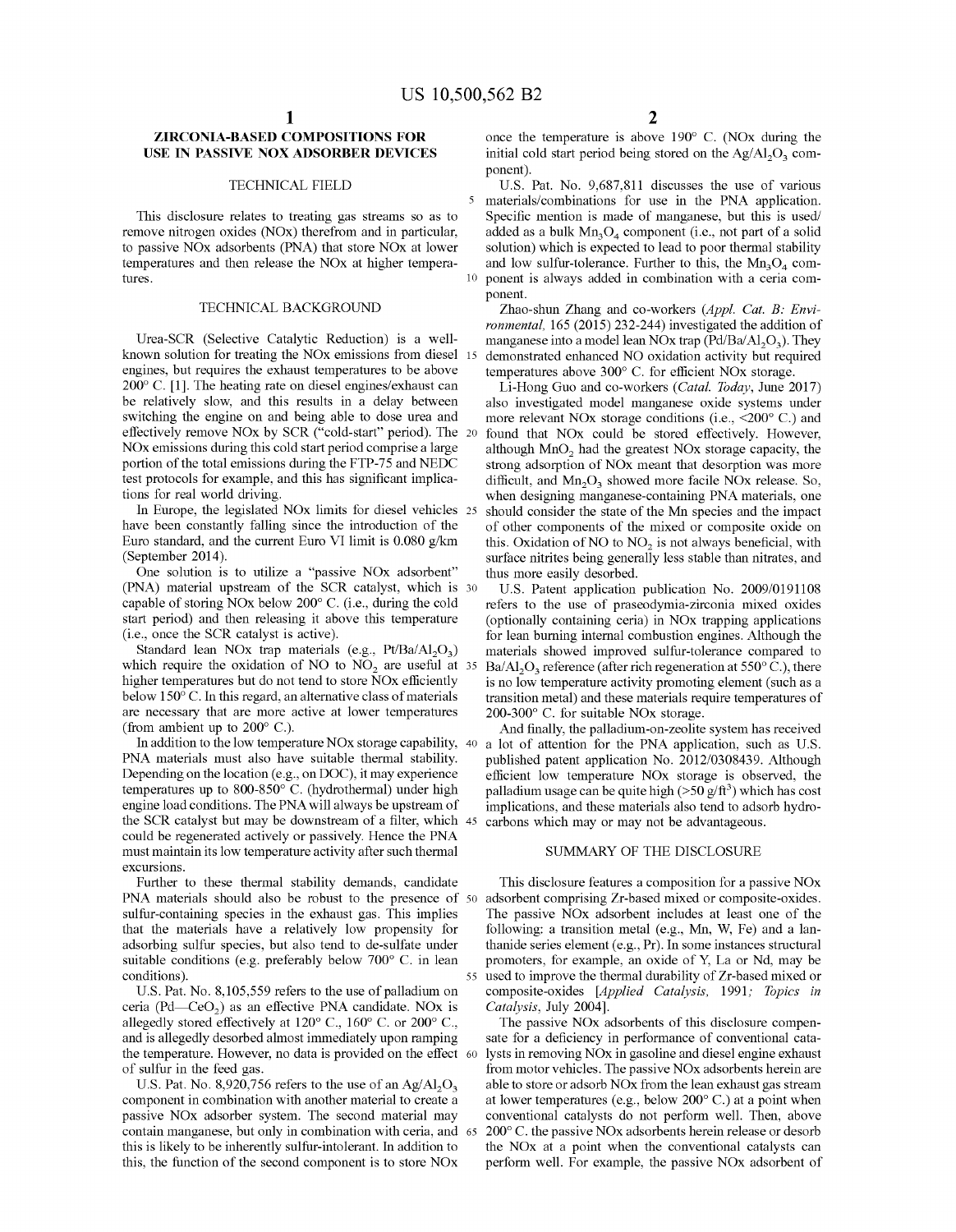the disclosure releases the NOx at temperatures above 200° C. to a downstream and different SCR catalyst device which reduces the NOx to nitrogen gas so as to satisfy stringent NOx emission regulations for motor vehicles. metal. In addition, the mixed or composite oxide can further

adsorbent including: palladium, platinum or a mixture thereof and a mixed or composite oxide. The mixed or composite oxide includes the following composition: 10-90% by weight zirconium and 0.1-50% by weight of at least one of the following: a transition metal or a lanthanide 10 series element other than Ce.

It should be appreciated that in the mixed or composite oxides of this disclosure, for example, the recited weight percentages of elements on an oxide basis are based on a total weight of the mixed or composite oxide and when combined equal 100%. Further, use of "comprising" transitional claim language does not exclude additional, unrecited elements or method steps. Moreover, the disclosure also contemplates use of "consisting essentially of' transitional claim language, which limits the scope of the claim to the specified materials or steps and those that do not materially affect the basic and novel characteristic(s) of the claimed invention which include the function of the mixed or composite oxide as a passive NOx adsorbent. When numerical ranges are used, the range includes the endpoints unless 25 otherwise indicated.

Specific features of the first aspect of the disclosure will now be described. The mixed or composite oxide can include at least one ofW, Mn and Fe as the transition metal. The transition metal(s) can be present in an amount ranging  $30$ from 0.1 % to 20% by weight of the mixed or composite oxide, on an oxide basis.

Particular mixed or composite oxides include the following: Pr—Zr; Mn—Zr; W—Zr; and Mn—Pr—Zr; any of the foregoing including Fe; and any of the foregoing including 35 optional amounts of Ce or being substantially free of Ce as discussed further in the Summary of the Disclosure below.

In another feature, the mixed or composite oxide can  $19 \text{ }\mu\text{mol/g}$  after 5 minutes at 120 $^{\circ}$  C. include at least one of Pr, Tb, or a mixture of Pr and Tb, as the lanthanide series element other than Ce.

Yet another feature is that the mixed or composite oxide can include Pr as the lanthanide series element other than Ce, and at least one of the following metals selected from W, Mn, and Fe as the transition metal.

A further feature is that the mixed or composite oxide can 45 include at least one ofY, La and Nd as the lanthanide series element other than Ce, present in an amount of up to 20% by weight, in particular, in an amount ranging from 0.5 to 20% by weight. In the case of rare earth elements including at least one of Y, La, Nd, when an amount greater than or 50 equal to 0.5 wt % is recited, this indicates that the element(s) are intentionally added.

Another feature is that the mixed or composite oxide can include Pr and at least one ofY, La and Nd as the lanthanide series element other than Ce in an amount ranging from 55 0.5% to 20% by weight, and at least one of the following metals selected from W, Mn, and Fe as the transition metal in an amount ranging from 0.1% to 20% by weight.

A further feature is that the mixed or composite oxide can include an element from Group 14 of the Periodic Table 60 (e.g., Si or Sn) in an amount ranging from 0.1 to 20% by weight expressed in terms of oxide.

Other features are that the mixed or composite oxide can include Mn as the transition metal in an amount of 0.1 to 20% by weight and Pr as the lanthanide series element other 65 than Ce, in an amount of 0.5 to 30% by weight, the total amount of Mn and Pr being not more than 50% by weight.

**3 4** 

The following specific features may apply to the above feature. In one feature, the mixed or composite oxide can further include at least one of W and Fe as the transition A first aspect of this disclosure features a passive  $NO<sub>x</sub> 5$  include at least one of Y, La and Nd as the lanthanide series element other than Ce. Moreover, the mixed or composite oxide can include an element from Group 14 of the Period Table (e.g., Si or Sn) in an amount ranging from 0.1 to 20% by weight expressed in terms of oxide.

> The mixed or composite oxide of the passive NOx adsorbent can include Ce in the following amounts: not more than 20% by weight expressed in terms of oxide; in particular, in an amount ranging from 0.1 % to 20%; further ranging from 0.1 to less than 5%; further still ranging from  $0.5$  to less than 5%; and in particular, the passive NOx adsorbent can be substantially free of Ce.

> The passive NOx adsorbent as a fresh material can have a minimum NOx storage capacity of 7.5 µmol/g after 5 minutes at  $120^{\circ}$  C.

> Further, the passive NOx adsorbent as an aged material can have a minimum NOx storage capacity of  $5 \mu \text{mol/g}$  after 5 minutes at 120° C.

> Another feature is a passive NOx adsorbent according to the first aspect in which the mixed or composite oxide includes Mn as the at least one transition metal and includes optional element  $X$ , wherein when element  $X$  is present it is: at least one of Ce; or Pr as the lanthanide series element other than Ce, with a minimum fresh NOx storage capacity of at least 40  $\mu$ mol/g after 5 minutes at 120 $^{\circ}$  C.

> Yet another feature is a passive NOx adsorbent according to the first aspect in which the mixed or composite oxide includes Mn as the at least one transition metal and optional element X, wherein when element X is present it is: at least one of Ce; or Pr as the lanthanide series element other than Ce, with a minimum aged NOx storage capacity of at least

Another feature is a passive NOx adsorbent according to 40 the first aspect in which the mixed or composite oxide includes Mn as the at least one transition metal and Pr as the lanthanide series element other than Ce, with a minimum fresh NOx storage capacity of at least 50 µmol/g after 5 minutes at 120° C.

Still further is featured a passive NOx adsorbent according to the first aspect in which the mixed or composite oxide includes Mn as the at least one transition metal and Pr as the lanthanide series element other than Ce, with a minimum aged NOx storage capacity of at least 45 µmol/g after 5 minutes at  $120^{\circ}$  C.

Another feature is a monolithic substrate supporting a washcoat, the washcoat comprising the passive NOx adsorbent of the first aspect of the disclosure.

Further the passive NOx adsorbent of the first aspect of the disclosure can be used in combination with a Selective Catalytic Reduction catalyst.

A second aspect of the disclosure features a method for reducing nitrogen oxides (NOx) present in a lean gas stream including at least one of nitric oxide (NO) and nitrogen dioxide  $(NO<sub>2</sub>)$ , including the following steps. The passive NOx adsorbent of the first aspect of the disclosure is provided in the lean gas stream. NOx is adsorbed from the lean gas stream on or in the passive NOx adsorbent at a temperature below 200 $^{\circ}$  C. NO<sub>x</sub> is thermally net desorbed from the passive NOx adsorbent in the lean gas stream at 200 $\degree$  C. and above. The NO<sub>x</sub> is catalytically reduced on a downstream catalyst situated downstream of the passive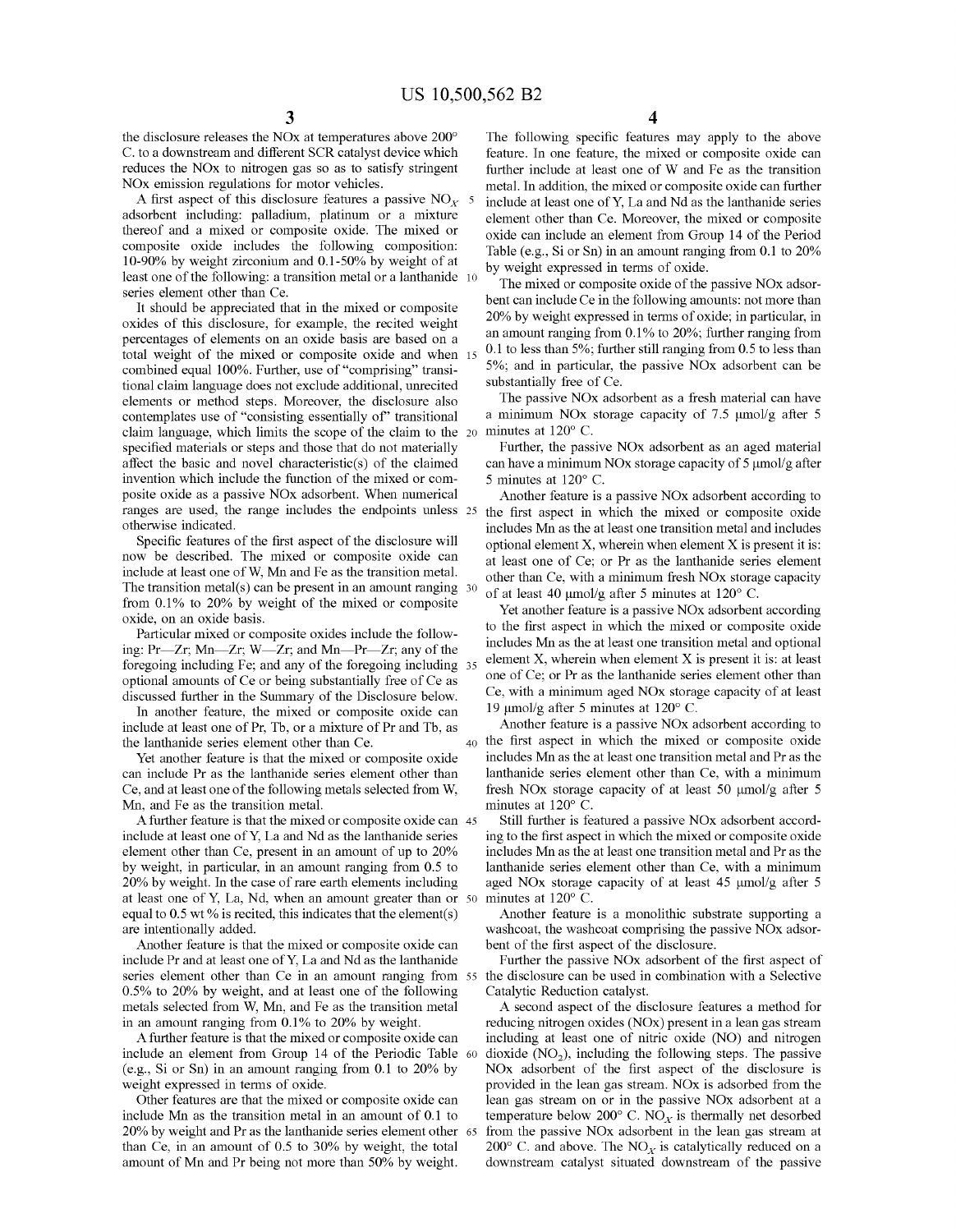$NO<sub>x</sub>$  adsorbent, with at least one of the following reductants: a nitrogenous reductant, a hydrocarbon reductant, hydrogen and a mixture thereof.

In one specific feature of the second aspect the lean gas stream emanates from a gasoline fueled or diesel fueled 5

standing of the disclosure will be had from the Detailed Description that follows. It should be understood that the above Summary of the Disclosure describes the subject 10 matter of the disclosure in broad terms while the following Detailed Description describes the subject matter of the disclosure more narrowly and presents particular embodiments that should not be construed as necessary limitations of the broad subject matter of the disclosure.

#### DETAILED DESCRIPTION

Fresh Mn-zirconia passive NO<sub>x</sub> adsorbents and Mn-Przirconia passive NOx adsorbents exhibit  $NO<sub>x</sub>$  storage values 20 after, for example, 5 minutes at 120° C. comparable to those of analogous fresh materials containing Ce but drop off after 15 minutes at 120° C. As known in the art, aging represents expected behavior of a material after being in use for a period of time. Looking at aged PNA materials, the Mn-Pr- 25 zirconia passive NOx adsorbent compositions of this disclosure exhibit  $NO<sub>x</sub>$  storage values after all times up to 15 minutes at 120° C. comparable or considerably greater than those of the Ce-containing analogues.

The term "passive NOx adsorbent (PNA)" as used in this 30 disclosure means an adsorbent disposed in a gas stream, which stores NOx from the gas stream at temperatures up to 200° C. and releases the stored NOx into the gas stream at temperatures greater than 200° C. If an SCR catalyst is used, the PNA can be located upstream of the SCR catalyst, for example. When the term "fresh" is used in this disclosure it means an adsorbent material that has only been calcined under such conditions as to decompose any precursor constituents into an "active" form, and hasn't undergone any accelerated and/or in-use ageing.

Tungstated zirconia (WO<sub>3</sub> $-ZrO<sub>2</sub>$ ) passive NOx adsorbent material has also been shown to exhibit considerably greater  $NO<sub>x</sub>$  storage values compared to pure zirconia (in the presence of Pt or Pd, and tested fresh).

Equally important for passive NOx adsorbents, the stored 45 general industrial facilities that generate NOx.  $NO<sub>x</sub>$  can be thermally desorbed from the adsorbent with high efficiency in the working temperature range of 200- 350° C. The tungstated zirconia adsorbent discussed above has also been shown to exhibit a greater percentage of the amount of  $NO<sub>x</sub>$  desorbed to the amount stored compared to 50 other materials presented here. Similarly, the addition of Pr to Mn-zirconia adsorbent has been shown to be beneficial in terms of facilitating thermal  $NO<sub>x</sub>$  release between 200 and 250° C. compared to non-Pr containing and Ce-containing

Therefore, comparable properties and even definite advantages are obtained in the passive NOx adsorbents of this disclosure when avoiding use of Ce, compared to Ce containing compositions. The passive NOx adsorbents of this disclosure advantageously can limit Ce to the following 60 amounts on an oxide basis: Ce in an amount not more than 20% by weight; Ce in an amount ranging from 0.1 to 20% by weight; Ce in an amount less than 5% by weight; Ce 5. U.S. Pat. No. 7,431,910; ranging from 0.5% to less than 5% by weight; and in particular, the composition is substantially free of Ce.

While the addition of Fe to Ce-zirconia passive NOx adsorbent material provides for less overall  $NO<sub>x</sub>$  storage **6** 

compared to a Mn-Ce-zirconia passive NOx adsorbent material, the Fe-containing adsorbent material exhibits a greater percentage of the amount of  $NO<sub>x</sub>$  desorbed to the amount stored. By extrapolation, it is believed this desorbing behavior resulting from use of Fe would also be evident in engine.<br>
Many additional features, advantages and a fuller under-<br>
low-ceria containing passive NOx adsorbent material. low-ceria containing passive NOx adsorbent material.

> The mixed or composite oxide compositions of the passive NOx adsorbents of this disclosure may include the listed elements as oxides. However, a portion of the elements may be in a form of hydroxides or oxyhydroxides. The passive NOx adsorbents can be in the form of a powder. Typical characteristics of the PNA powder include: particle size;  $d_{50}$  may range from about 1 µm to about 100 µm, although for washcoated materials the  $d_{50}$  will generally be  $\leq$ 10 µm. The surface area of the fresh PNA powder will typically fall in the range  $40-250$  m<sup>2</sup>/g. The total pore volume of the fresh PNA powder will typically fall in the  $_{20}$  range 0.10-1.0 cm<sup>3</sup>/g. Impurity levels of the fresh PNA powder are  $\leq 500$  ppm of Na or Cl and  $\leq 0.1\%$  SO<sub>4</sub> typical impurities. Naturally occurring  $HfO<sub>2</sub>$  may be present in an amount of 1-2% in the  $ZrO<sub>2</sub>$  used in the adsorbents of this disclosure. The PNA powder may be applied as an aqueous washcoat that coats a substrate, for example, onto a monolithic substrate, and in particular, onto a honeycomb shaped monolithic substrate. Examples of monolith coating methods suitable for use in this disclosure can be found in US2011/0268634Al and WO2017/144493Al, which are incorporated herein by reference in their entireties, although other techniques could be used.

> The passive NOx adsorbents of this disclosure may be used in various gas streams containing NOx and, in particular, in lean gas streams. An example lean gas stream includes the following components in the indicated percentages by volume:  $CO_2$  about 12%,  $H_2O$  about 11%,  $O_2$  about 9%, NOx 50-1000 ppm, CO 100-500 ppm, PM 1-30 mg/m<sup>3</sup>, HC 20-300 ppm. One particular application is in an exhaust stream of a gasoline fueled engine of a motor vehicle. 40 Another application is in the exhaust stream of a diesel fueled engine of a motor vehicle. Non-automotive applications such as trains and ships are also relevant with regard to use of the materials of this disclosure, along with stationary emissions sources such as power stations, refineries, and

Given that interest in this type of automotive application is growing (in an effort to decrease cold start emissions from lean-burn engines), the commercial application of these devices can be expected in the near future.

Suitable methods for preparing the passive NOx adsorbents of this disclosure may include (but are not limited to) the methods described in the following references, all of which are incorporated herein by reference in their entireties:

- analogues. 55 1. Cauqui, M.A.; Rodriguez-Izquierdo, J.M. J. *Non-Cryst. Solids,* 1992, 147/148, 724. (Sol-gel method);
	- 2. J. A. Navia, et al., *Chem. Mater.* 1997, 9, 1256-1261. (Alkaline precipitation);
	- 3. Kolen'koa Y., et al., *Mater. Sci. Eng.* C, 2003, 23, 1033 (Hydrothermal synthesis);
	- 4. Kasilingam Boobalan, et al., *J. Am. Ceram. Soc.* 2010, 11, 3651-3656 (Combustion method);
	-
	- 6. U.S. Pat. No. 7,632,477;
	- 65 7. U.S. Pat. No. 7,794,687.

The subject matter of the disclosure will now be described by reference to the following examples, which are for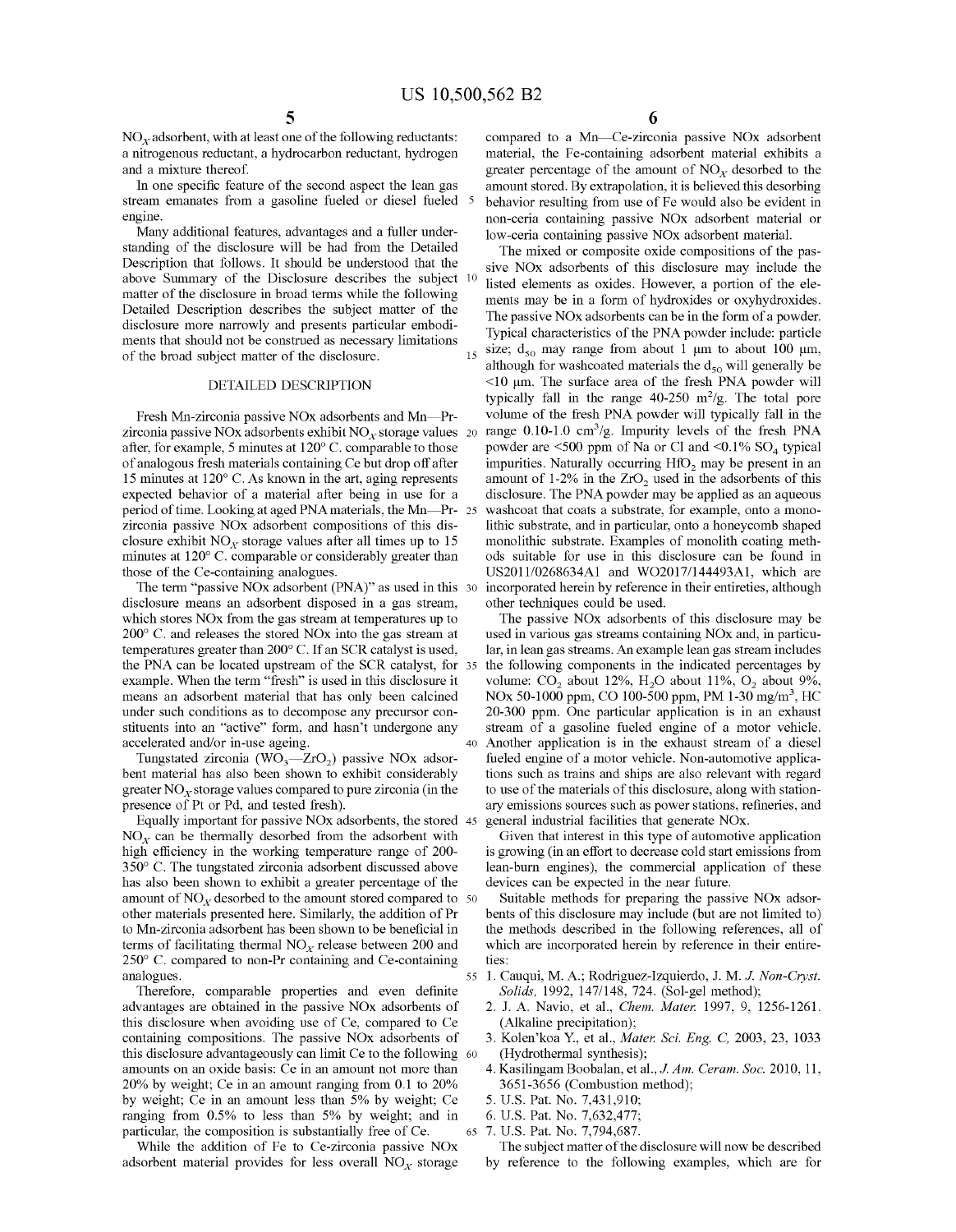purposes of illustration and should not necessarily be used to limit the subject matter herein.

A portion of tungstated zirconia mixed or composite oxide  $(15.75\% \text{ WO}_3/84.25\% \text{ ZrO}_2)$  (e.g., can be made using the process described in U.S. Pat. No. 7,632,477) was used as a support to make the "Pt-W-Zr" and "Pd-W-Zr" materials. All amounts of compounds in this disclosure are in  $\%$  10 by weight that together equal 100% of the composition, unless otherwise indicated. It is assumed the zirconia includes an amount of  $HfO<sub>2</sub>$  up to 2% even if this is not indicated.

Pt and Pd were deposited on the support by means of 15 incipient wetness impregnation. The support material was first dried in a vacuum oven at  $70^{\circ}$  C. overnight then impregnated with an aqueous solution of tetra-amine platinum (II) nitrate (or tetra-amine palladium nitrate). Pt and Pd loadings were kept at 1 wt % for single metal catalysts, the <sup>20</sup> remainder being the mixed or composite oxide. If bimetallic catalysts are used, Pt and Pd can be simultaneously loaded on the support by co-impregnation using a mixture of Pt and Pd tetra-amine nitrate solution. For bimetallic catalysts, Pt and Pd loadings can be 0.5 wt % for each metal, the 25 remainder being the mixed or composite oxide. After drying at 50° C. overnight in a vacuum oven, the impregnated samples were calcined at 500 $^{\circ}$  C. for 3 h.

For some of the Examples and Comparative Example, fresh and aged PNA powders had characteristics recited in 30 Table 3 below.

A microreactor loaded with about 150 mg of PNA powder (free flowing powder, having a particle size of less than 0.2 mm) was employed to study the  $NO<sub>x</sub>$  adsorption and desorption properties of the adsorbents. In all the cases, a total 35 flow rate of 120 sccm was used, corresponding to a gas hourly space velocity (GHSV) of about  $30,000$  h<sup>-1</sup>

Effluent gases were analyzed using a mass spectrometer (QMS 200). Unless otherwise stated, the adsorbents were first pretreated at the desired  $\mathrm{NO}_X$  storage temperature under  $^{40}$ lean gas containing 5%  $O_2$ , 5%  $CO_2$  and 3.5%  $H_2O$  until the samples were saturated (based on a comparison of the feed and effluent gas concentrations); typically this required 15 minutes.

 $NO<sub>x</sub>$  storage was performed at three different tempera- 45 tures (80, 100 and 120° C.) by adding 300 ppm NO to the lean feed gas. After  $NO<sub>x</sub>$  storage for a specified period of time, the feed gas was switched to bypass mode and the NO flow was switched off.

When the NO concentration had dropped to zero, the gas <sup>50</sup> was re-directed to the reactor and temperature-programmed desorption was carried out to study  $NO<sub>x</sub>$  desorption behavior using a ramp rate of 10° C./min from the storage temperature up to  $500^{\circ}$  C. The results are presented in Table 1.  $55$ 

#### Comparative Example 1

A portion of undoped zirconia ( e.g., can be made using the process described in U.S. Pat. No. 7,794,687) was used as a support to make the "Pt- $Zr$ " and "Pd- $Zr$ " materials and 60 then tested based on the procedures detailed in EXAMPLE 1. The results are presented in Table 1.

#### Example 2

A portion of undoped zirconia ( same material as used in COMPARATIVE EXAMPLE 1) was first impregnated with

an aqueous solution of manganese nitrate, then dried and calcined at 500 $^{\circ}$  C. for 3 h. The resulting Mn-ZrO<sub>2</sub> oxide  $(20.0\% \text{ MnO}_2/80.0\% \text{ ZrO}_2)$  was subsequently impregnated Example 1 with aqueous tetra-amine palladium (II) nitrate and further calcined at 500 $^{\circ}$  C. for 3 h. Pd loading in the catalysts was maintained at 1 wt %.

> The material of EXAMPLE 2 was then tested based on the procedures detailed in EXAMPLE 1. The results are presented in Table 1.

#### Example 3

A portion of a ceria-zirconia mixed or composite oxide  $(25.7\% \text{ CeO}_2/74.3\% \text{ ZrO}_2)$  (e.g., can be made using the process described in U.S. Pat. No. 7,431,910) was first impregnated with an aqueous solution of manganese nitrate, then dried and calcined at 500° C. for 3 h. The resulting Mn- $Ce$ - $ZrO_2$  oxide (20.0% MnO<sub>2</sub>/20.6% CeO<sub>2</sub>/59.4% **Zr02 )** was subsequently impregnated with aqueous tetraamine palladium (II) nitrate and further calcined at 500° C. for 3 h. Pd loading in the catalysts was maintained at 1 wt  $\frac{0}{0}$ 

The material of EXAMPLE 3 was then tested based on the procedures detailed in EXAMPLE 1. The results are presented in Table 1.

#### Example 4

A portion of manganese-zirconia mixed or composite oxide (13.3%  $MnO<sub>2</sub>/86.7% ZrO<sub>2</sub>$ ) was used as a support for palladium and tested based on the procedures detailed in EXAMPLE 1.

This mixed or composite oxide can be made using the process described in U.S. Pat. No. 7,632,477, which is incorporated herein by reference in its entirety. The results are presented in Table 1.

#### Example 5

A portion of EXAMPLE 4 (with palladium added) was hydrothermally aged and then tested based on the procedures detailed in EXAMPLE 1. All hydrothermal ageing carried out in this disclosure is under the conditions of  $750^{\circ}$ C. for 16 hours in 10%  $O_2$ , 5%  $CO_2$ , 5%  $H_2O$ , balance  $N_2$ gas. The results are presented in Table 1.

#### Example 6

A portion of a manganese-praseodymia-zirconia mixed or composite oxide (14.3% MnO<sub>2</sub>/14.0% Pr<sub>6</sub>O<sub>11</sub>/71.7% ZrO<sub>2</sub>) was used as a support for palladium and then tested based on the procedures detailed in EXAMPLE 1.

This mixed or composite oxide can be made using the process described in U.S. Pat. No. 7,632,477. The results are presented in Table 1.

#### Example 7

A portion of a manganese-ceria-zirconia mixed or composite oxide (13.0%  $MnO_2/10.0%$   $CeO_2/77.0%$   $ZrO_2$ ) was used as a support for palladium and then tested based on the procedures detailed in EXAMPLE 1. The results are presented in Table 1.

This mixed or composite oxide can be made using the process described in U.S. Pat. No. 7,431,910.

#### Example 8

65

A portion of a manganese-praseodymia-zirconia mixed or composite oxide (7.0%  $\text{MnO}_2/13.6\% \text{ Pr}_6\text{O}_{11}/79.4\% \text{ ZrO}_2$ )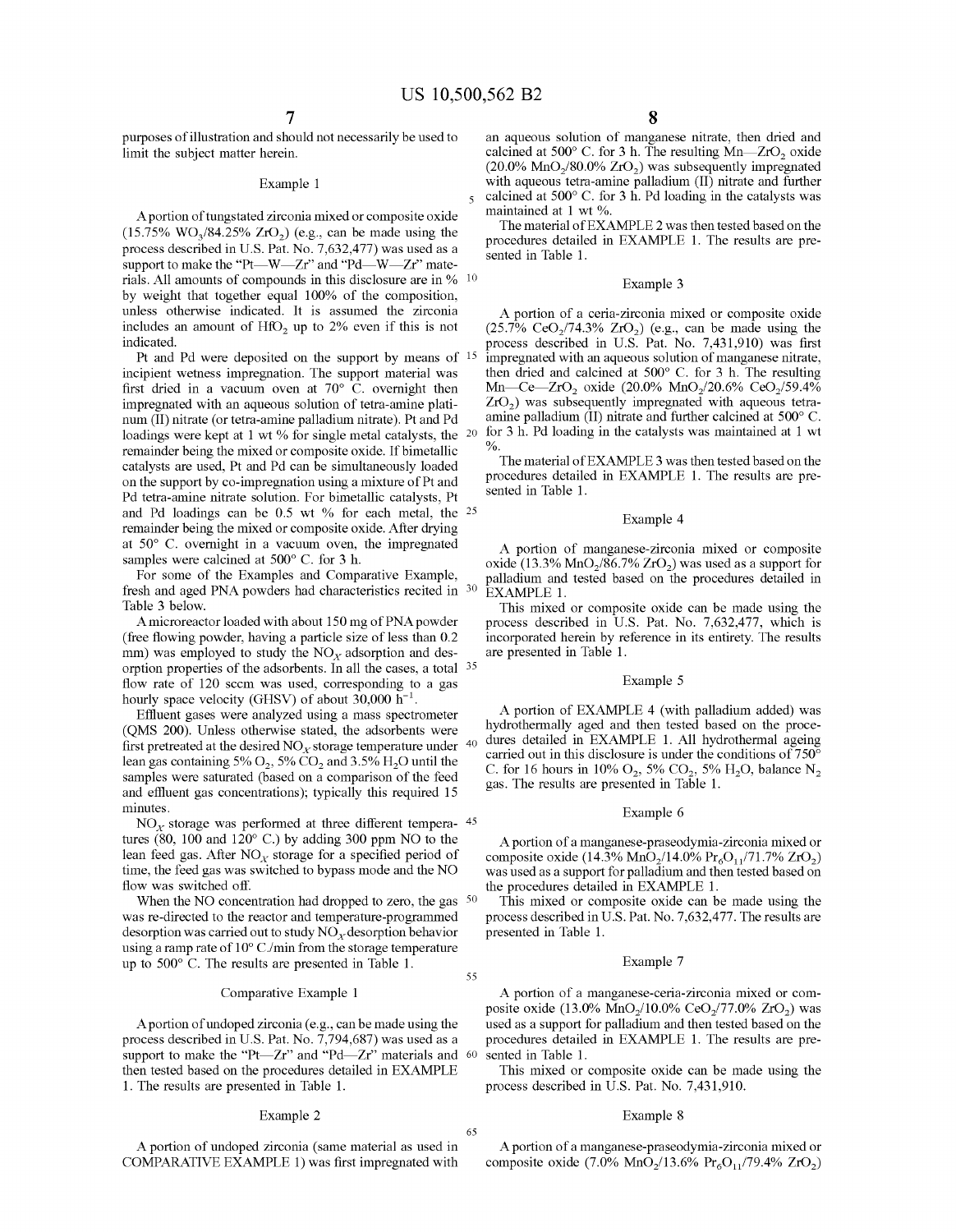was used as a support for palladium and then tested based on the procedures detailed in EXAMPLE 1.

This mixed or composite oxide can be made using the process described in U.S. Pat. No. 7,632,477. The results are presented in Table 1.

#### Example 9

A portion of EXAMPLE 8 (with palladium added) was hydrothermally aged and then tested based on the procedures detailed in EXAMPLE 1. The results are presented in Table 1.

#### Example 10

A portion of a manganese-ceria-zirconia mixed or composite oxide (6.3% MnO<sub>2</sub>/9.7% CeO<sub>2</sub>/84.0% ZrO<sub>2</sub>) was used as a support for palladium and then tested based on the procedures detailed in EXAMPLE 1.

This mixed or composite oxide can be made using the process described in U.S. Pat. No. 7,431,910. The results are presented in Table 1.

#### Example 11

A portion of EXAMPLE 10 (with palladium added) was hydrothermally aged and then tested based on the procedures detailed in EXAMPLE 1. The results are presented in Table 1.

#### Example 12

A portion of a manganese-ceria-zirconia mixed or composite oxide (20.0% MnO<sub>2</sub>/10.0% CeO<sub>2</sub>/70.0% ZrO<sub>2</sub>) was used as a support for palladium and then tested based on the procedures detailed in EXAMPLE 1.

This mixed or composite oxide can be made using the process described in U.S. Pat. No. 7,431,910. The results are presented in Table 1.

#### Example 13

A portion of EXAMPLE 12 (with palladium added) was hydrothermally aged and then tested based on the procedures detailed in EXAMPLE 1. The results are presented in Table 1.

## **10**

### Example 14

A portion of an iron-ceria-zirconia mixed or composite oxide (20.0% Fe<sub>2</sub>O<sub>2</sub>/10.0% CeO<sub>2</sub>/70.0% ZrO<sub>2</sub>) was used as 5 a support for palladium and then tested based on the procedures detailed in EXAMPLE 1.

This mixed or composite oxide can be made using the process described in U.S. Pat. No. 7,431,910. The results are presented in Table 1.

#### Example 15

A portion of an iron-ceria-zirconia mixed or composite 15 oxide (10.0% Fe<sub>2</sub>O<sub>3</sub>/10.0% CeO<sub>2</sub>/80.0% ZrO<sub>2</sub>) was used as a support for palladium and then tested based on the procedures detailed in EXAMPLE 1.

This mixed or composite oxide can be made using the process described in U.S. Pat. No. 7,431,910. The results are presented in Table 1.

#### Example 16

A portion of an iron-ceria-zirconia mixed or composite oxide (5.0% Fe<sub>2</sub>O<sub>3</sub>/10.0% CeO<sub>2</sub>/85.0% ZrO<sub>2</sub>) was used as a support for palladium and then tested based on the procedures detailed in EXAMPLE 1.

This mixed or composite oxide can be made using the process described in U.S. Pat. No. 7,431,910. The results are 30 presented in Table 1.

#### Example 17

**A** manganese-silica-praseodymia-zirconia mixed or com-35 posite oxide was prepared  $(7.0\% \text{ MnO}_2/13.6\% \text{ Pr}_6\text{O}_{11} 5.0\%$  $SiO<sub>2</sub>/74.4% ZrO<sub>2</sub>$ ); analogous to EXAMPLE 8 but with silica present.

This mixed or composite oxide can be made using the process described in U.S. Pat. No. 7,632,477.

Conclusions:

40

Conclusions drawn from the test results described in the discussed in EXAMPLES 1-16 and COMPARATIVE EXAMPLE 1 are shown in Table 1 and discussed below. In the discussion, amounts of the elements in the mixed or composite oxides are rounded to the nearest whole number.

TABLE 1

|                                           |       |                       | Amount<br>NO <sub>Y</sub><br>Stored |           | Results of testing the Indicated PNA materials for a storage<br>temperature of $120^{\circ}$ C and a desorption time of 15 minutes. | Amount<br>NO <sub>x</sub>               | $%$ of<br>Amount<br>Desorbed to      |
|-------------------------------------------|-------|-----------------------|-------------------------------------|-----------|-------------------------------------------------------------------------------------------------------------------------------------|-----------------------------------------|--------------------------------------|
| at $120^\circ$ C.<br>$(\mu \text{mol/g})$ |       |                       |                                     |           | Desorbed<br>$(\mu mol/g)$                                                                                                           | Amount<br>Stored                        |                                      |
| Material                                  | min   | $\overline{c}$<br>min | 5<br>min                            | 15<br>min | $15$ min<br>$<$ 250 $\circ$ C.                                                                                                      | $15 \text{ min}$<br>$\leq 350^\circ$ C. | 15 min $\leq 350^\circ$<br>$C15$ min |
| Comparative<br>Example 1 (Pt)             | 4.97  | 9.71                  | 14.62                               | 29.42     | 7.56                                                                                                                                | 11.09                                   | 38                                   |
| Comparative<br>Example 1 (Pd)             | 3.59  | 5.62                  | 10.73                               | 23.45     | 8.91                                                                                                                                | 16.81                                   | 72                                   |
| Example 1 (Pt)                            | 3.67  | 5.01                  | 7.77                                | 12.99     | 7.26                                                                                                                                | 10.30                                   | 79                                   |
| Example 1 (Pd)                            | 9.42  | 15.76                 | 24.19                               | 30.65     | 24.88                                                                                                                               | 29.35                                   | 96                                   |
| Example 2 (Pd)                            | 10.69 | 21.10                 | 45.73                               | 80.06     | 32.80                                                                                                                               | 64.61                                   | 81                                   |
| Example 3 (Pd)                            | 10.19 | 19.19                 | 43.59                               | 92.47     | 23.23                                                                                                                               | 55.91                                   | 60                                   |
| Example 12 (Pd)                           | 11.10 | 21.47                 | 53.78                               | 145.78    | 30.32                                                                                                                               | 102.70                                  | 70                                   |
| Example 13 (Pd)                           | 10.41 | 18.23                 | 27.30                               | 34.42     | 15.15                                                                                                                               | 23.71                                   | 69                                   |
| Example 4 (Pd)                            | 10.96 | 21.65                 | 53.64                               | 126.87    | 45.73                                                                                                                               | 111.67                                  | 88                                   |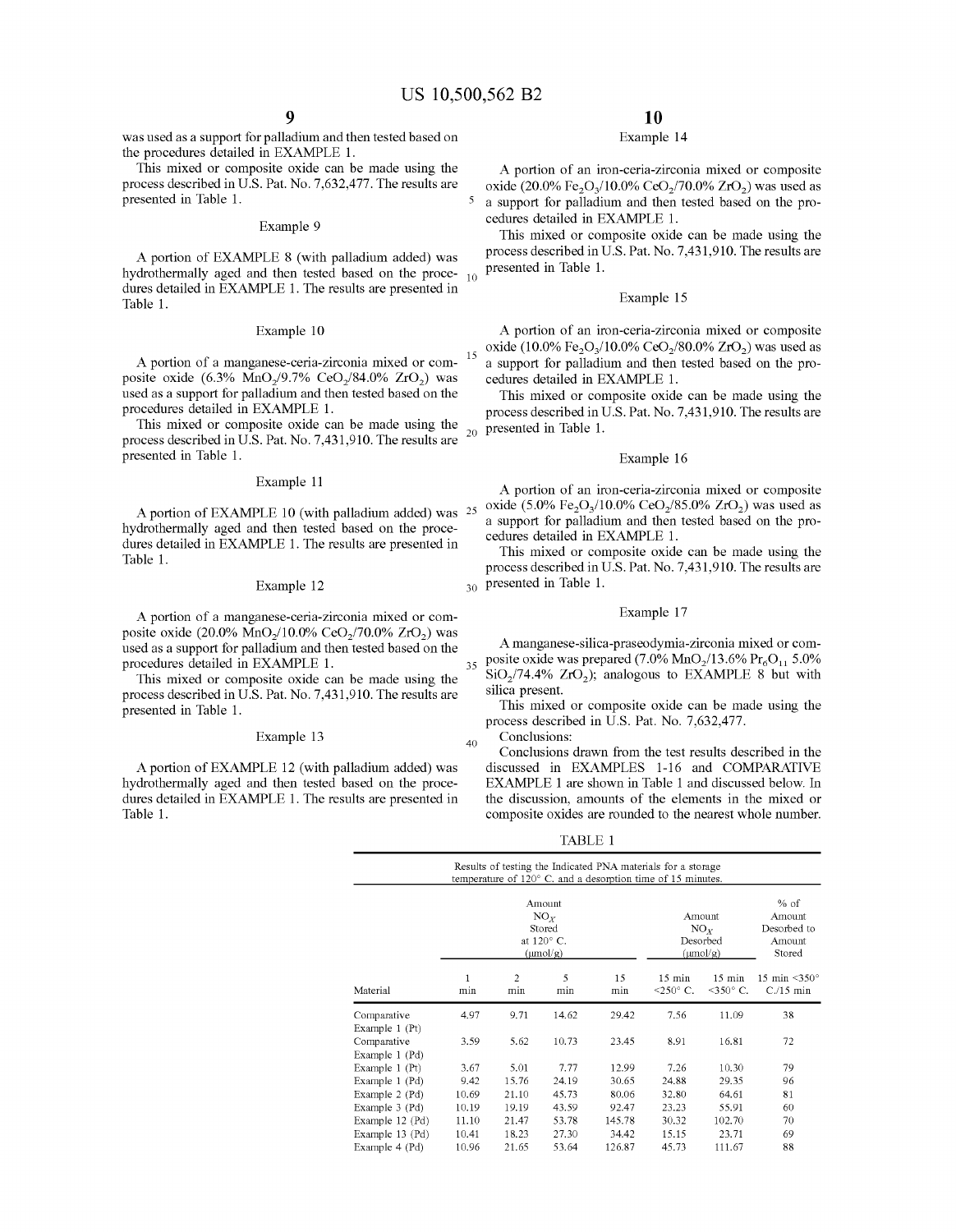|                                                                                                                                                                                       |                                                                                    |                                                                                     |                                                                                        |                                                                                            | Results of testing the Indicated PNA materials for a storage<br>temperature of $120^{\circ}$ C. and a desorption time of 15 minutes. |                                                                                         |                                                           |
|---------------------------------------------------------------------------------------------------------------------------------------------------------------------------------------|------------------------------------------------------------------------------------|-------------------------------------------------------------------------------------|----------------------------------------------------------------------------------------|--------------------------------------------------------------------------------------------|--------------------------------------------------------------------------------------------------------------------------------------|-----------------------------------------------------------------------------------------|-----------------------------------------------------------|
|                                                                                                                                                                                       |                                                                                    |                                                                                     | Amount<br>NO <sub>r</sub><br>Stored<br>at 120° C.<br>$(\mu \text{mol/g})$              | Amount<br>NO <sub>r</sub><br>Desorbed<br>$(\mu \text{mol/g})$                              | $%$ of<br>Amount<br>Desorbed to<br>Amount<br>Stored                                                                                  |                                                                                         |                                                           |
| Material                                                                                                                                                                              | min                                                                                | 2<br>min                                                                            | 5<br>min                                                                               | 15<br>min                                                                                  | $15 \text{ min}$<br>$<$ 250 $\degree$ C.                                                                                             | $15 \text{ min}$<br>$\leq 350^\circ$ C.                                                 | 15 min $\leq 350^\circ$<br>$C/15$ min                     |
| Example 5 (Pd)<br>Example 7 (Pd)<br>Example 6 (Pd)<br>Example 8 (Pd)<br>Example 9 (Pd)<br>Example 10 (Pd)<br>Example 11 (Pd)<br>Example 14 (Pd)<br>Example 15 (Pd)<br>Example 16 (Pd) | 9.61<br>10.78<br>10.70<br>10.68<br>10.47<br>10.76<br>10.62<br>2.79<br>2.99<br>2.99 | 13.87<br>21.24<br>21.35<br>21.33<br>20.62<br>21.43<br>20.30<br>4.87<br>5.30<br>5.11 | 20.10<br>53.55<br>53.34<br>52.88<br>46.53<br>53.63<br>31.95<br>10.55<br>11.22<br>10.79 | 31.88<br>136.66<br>113.94<br>118.95<br>69.91<br>114.76<br>37.69<br>25.59<br>27.75<br>26.62 | 14.86<br>34.44<br>36.72<br>36.33<br>16.26<br>41.26<br>22.81<br>12.86<br>13.53<br>16.58                                               | 19.96<br>100.70<br>75.04<br>58.74<br>48.41<br>75.03<br>36.23<br>22.77<br>24.11<br>27.83 | 63<br>74<br>66<br>49<br>69<br>65<br>96<br>89<br>87<br>100 |

#### TABLE I-continued

#### Example 1 (Pd)

The Pd—W—Zr material exhibits greater  $NO<sub>x</sub>$  storage at 25  $120^{\circ}$  C. at all times explored compared to the Pd-Zr material (see COMPARATIVE EXAMPLE 1 (Pd)) and greater percentage of the amount  $NO<sub>x</sub>$  desorbed to the amount stored. In particular, the Pd—W—Zr material exhibits an amount of  $NO<sub>x</sub>$  desorbed to the amount stored of 96%. 30

#### Example 2 (Pd)

The Pd—Mn(20)-Zr material exhibits  $NO<sub>x</sub>$  storage values after 5 minutes at 120° C. comparable to those of the <sup>35</sup> Pd-Mn(20)-Ce(21)-Zr material (see EXAMPLE 3 (Pd)) but less storage after 15 minutes at 120° C. However, the Pd—Mn(20)- $\bar{Z}r$  material exhibits considerably better NO<sub>x</sub> desorption at all temperatures explored relative to the amount stored, compared to the  $Pd$ -Mn(20)-Ce(21)-Zr material. This illustrates a definite advantage over materials that include Ce, for use as passive NOx adsorbents.

### Example 4 (Pd)  $45$

The Pd—Mn(13)-Zr material exhibits  $NO<sub>x</sub>$  storage values after 5 minutes at 120° C. comparable to those of the Pd-Mn(13)-Ce(10)-Zr material (see EXAMPLE 7 (Pd)) but less storage after 15 minutes at 120° C. However, the Pd-Mn(13)-Zr material exhibits a greater percentage of the amount  $NO<sub>x</sub>$  desorbed to the amount stored. This shows a definite advantage over Ce containing adsorbent material.

#### Example 6 (Pd)

55

The Pd—Mn(14)-Pr(14)-Zr material exhibits  $NO<sub>x</sub>$  storage values after 5 minutes at 120° C. comparable to those of the Pd-Mn(13)-Ce(10)-Zr material (see EXAMPLE 7 (Pd)).

#### Example 8 (Pd)

The Pd—Mn(7)-Pr(14)-Zr material exhibits  $NO<sub>x</sub>$  storage 65 values after 5 minutes at 120° C. comparable to that of the Pd-Mn(6)-Ce(10)-Zr material (see EXAMPLE 10 (Pd)).

#### Example 9 (Pd)

The Pd—Mn(7)-Pr(14)-Zr (HT aged) material exhibits comparable or better  $NO<sub>x</sub>$  storage values at 120 $^{\circ}$  C. at all times explored with respect to the Pd-Mn(6)-Ce(10)-Zr (HT aged) material (see EXAMPLE 11 (Pd)). In particular, the Pd-Mn(7)-Pr(14)-Zr (HT aged) material of Example 9 (Pd) exhibited the greatest amount of NOx storage of all the aged materials explored in these EXAMPLES and COM-PARATIVE EXAMPLES at about 70 µmol/g.

#### Example 14 (Pd)

While the Pd-Fe(20)-Ce(10)-Zr material exhibits less  $NO<sub>x</sub>$  storage compared to a Pd-Mn-Ce-zirconia material (e.g. see EXAMPLE 12 (Pd)), the Pd-Fe(20)-Ce(10)-Zr material exhibits a large percentage of the amount of  $NO<sub>x</sub>$ desorbed to the amount stored. By extrapolation, this behavior resulting from use of Fe would also be evident in non-ceria containing materials.

#### Example 15 (Pd)

While the Pd-Fe(10)-Ce(10)-Zr material exhibits less  $NO<sub>x</sub>$  storage compared to a typical Pd-Mn-Ce-zirconia material (e.g. see EXAMPLE 7 (Pd)), the Pd-Fe(10)-Ce  $(10)$ -Zr material exhibits a large percentage of the amount  $NO<sub>x</sub>$  desorbed to the amount stored.

By extrapolation, this behavior resulting from use of Fe would also be evident in non-ceria containing materials.

#### Example 16 (Pd)

While the  $Pd$ -Fe(5)-Ce(10)-Zr material exhibits less  $NO<sub>x</sub>$  storage compared to a Pd—Mn—Ce-zirconia material (e.g. see EXAMPLE 10 (Pd)), the Pd—Fe(5)-Ce(10)-Zr material exhibits a large percentage of the amount  $NO<sub>x</sub>$ desorbed to the amount stored. By extrapolation, this behavior resulting from use of Fe would also be evident in non-ceria containing materials.

The disclosure now turns to further examples and a comparative example for illustrating the subject matter of the disclosure, which should not be used to necessarily limit the subject matter herein.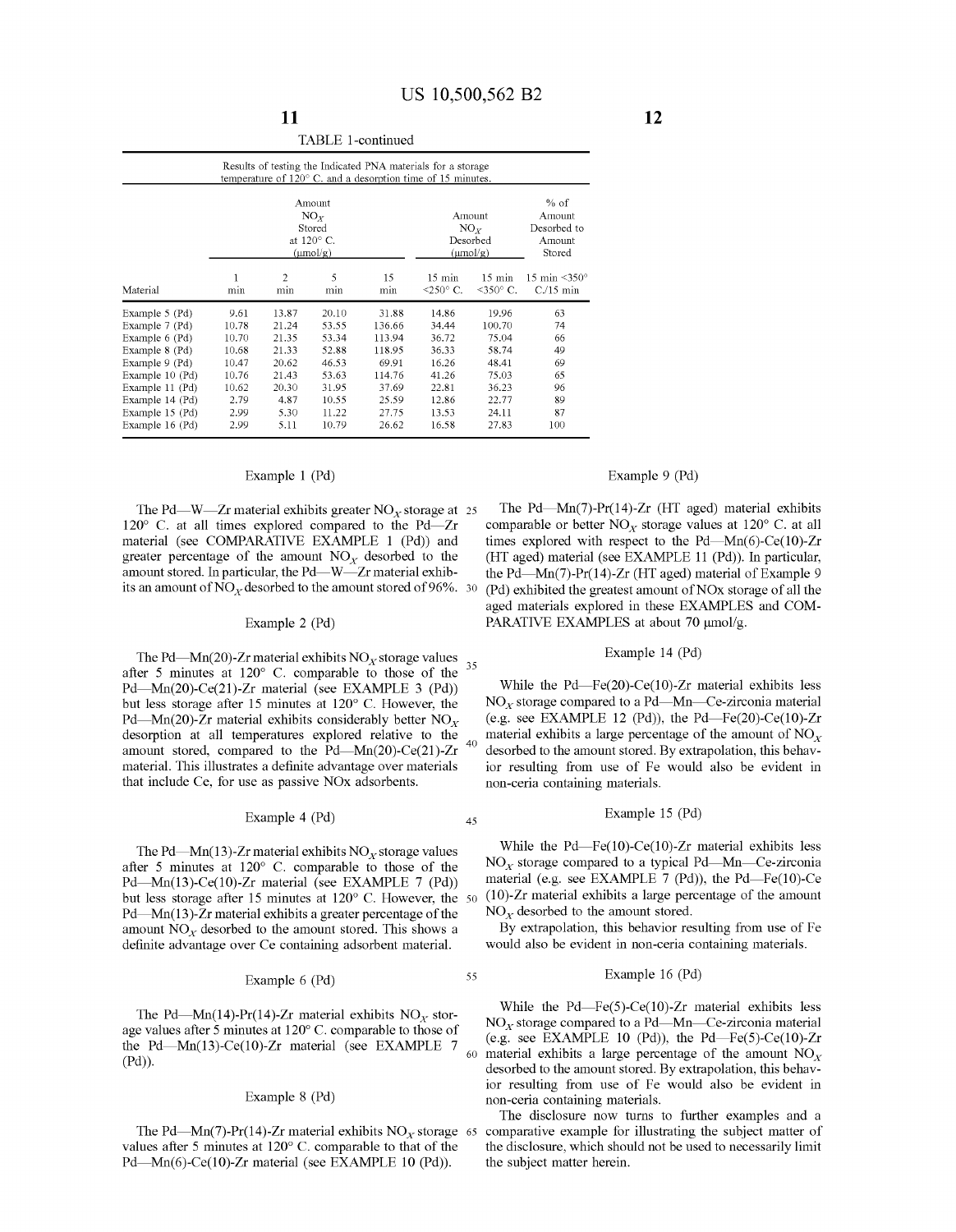#### Example 18

A portion of a praseodymia-zirconia mixed or composite oxide (25.5%  $Pr_6O_{11}/74.5\%$  ZrO<sub>2</sub>) was used as a support for palladium and then tested based on the procedures detailed 5 in EXAMPLE 1.

This mixed or composite oxide can be made using the process described in U.S. Pat. No. 7,632,477. The results are presented in Table 2 below.

#### Example 19

A portion of a ceria-praseodymia-zirconia mixed or composite oxide (20.6% CeO<sub>2</sub>/5.1% Pr<sub>6</sub>O<sub>11</sub>/74.3% ZrO<sub>2</sub>) was used as a support for palladium and then tested based on the procedures detailed in EXAMPLE 1.

This mixed or composite oxide can be made using the process described in U.S. Pat. No. 7,431,910. The results are presented in Table 2 below.

A portion of a high ceria-praseodymia-zirconia mixed or composite oxide (67.9% CeO<sub>2</sub>/16.8% Pr<sub>6</sub>O<sub>11</sub>/15.3% ZrO<sub>2</sub>) obtained from MEL Chemicals was used as a support for palladium and then tested based on the procedures detailed  $_{25}$ in EXAMPLE 1.

This mixed or composite oxide can be made using the process described in Applicant's U.S. Pat. No. 7,431,910. The results are presented in Table 2 below.

Conclusions drawn from the test results described in Examples 18 and 19 and Comparative Example 2 are shown in Table 2 and discussed below.

| 'ARLE | -2 |
|-------|----|

|    | Results of testing the PNA materials for a storage temperature<br>$120^{\circ}$ C. and a desorption time of 5 minutes. |          |                       |          |                      |                                 |  |  |  |  |  |
|----|------------------------------------------------------------------------------------------------------------------------|----------|-----------------------|----------|----------------------|---------------------------------|--|--|--|--|--|
| 5  |                                                                                                                        |          | Amount                |          |                      |                                 |  |  |  |  |  |
|    |                                                                                                                        |          | NO <sub>r</sub>       |          | Amount               |                                 |  |  |  |  |  |
|    | Stored<br>$NO_{Y}$                                                                                                     |          |                       |          |                      |                                 |  |  |  |  |  |
|    | at $120^\circ$ C.<br>Desorbed                                                                                          |          |                       |          |                      |                                 |  |  |  |  |  |
|    |                                                                                                                        |          | $(\mu \text{mol/g})$  |          | $(\mu \text{mol/g})$ |                                 |  |  |  |  |  |
| 10 | Material                                                                                                               | 1<br>min | $\overline{2}$<br>min | 5<br>min | $5$ min-<br><250° C. | $5$ min-<br>$\leq 350^\circ$ C. |  |  |  |  |  |
|    |                                                                                                                        |          |                       |          |                      |                                 |  |  |  |  |  |
|    | Example 18 (Pd)                                                                                                        | 5.02     | 8.35                  | 16.78    | 8.63                 | 13.24                           |  |  |  |  |  |
|    | Example 19 (Pd)                                                                                                        | 4.99     | 8.03                  | 15.68    | 5.18                 | 10.15                           |  |  |  |  |  |
| 15 | Comparative<br>Example 2 (Pd)                                                                                          | 5.67     | 10.18                 | 20.65    | 5.85                 | 7.15                            |  |  |  |  |  |

While the praseodymia-zirconia mixed or composite oxide of Example 18 and the ceria-praseodymia-zirconia Comparative Example 2 mixed or composite oxide of Example 19 did not have high storage of NOx after 5 minutes at 120° C. minutes compared to other materials tested, they exhibited a relatively high amount of NOx desorbed. Although the high ceria-praseodymia-zirconia mixed or composite oxide of Comparative Example 2 exhibited slightly better storage of NOx after 5 minutes at 120° C. compared to the adsorbents of Examples 18 and 19, this is for a significant increase in ceria/praseodymia level (and therefore expense) and it exhibited only a CONCLUSIONS 30 comparable or a lesser amount of NOx desorbed at the temperatures tested (a significant facet of the PNA function).

> Table 3 below shows Surface area, total pore volume and crystallite size for fresh and aged PNA material of the indicated EXAMPLES and COMPARATIVE EXAMPLES.

TABLE 3

|                    |              | Characteristics of Fresh and Aged PNA materials of the Indicated<br>EXAMPLES and COMPARATIVE EXAMPLES. |                   |              |                                                     |                                                             |                     |                                |
|--------------------|--------------|--------------------------------------------------------------------------------------------------------|-------------------|--------------|-----------------------------------------------------|-------------------------------------------------------------|---------------------|--------------------------------|
|                    |              | Fresh                                                                                                  |                   |              | Air Aged<br>$(900^{\circ} \text{ C.}/2 \text{ hr})$ | Hydrothermally<br>aged<br>$(750^{\circ} \text{ C}$ ./16 hr) |                     |                                |
|                    | SA<br>(m2/g) | <b>TPV</b><br>$\text{(cm3/g)}$                                                                         | <b>CS</b><br>(nm) | SA<br>(m2/g) | <b>TPV</b><br>(cm3/g)                               | <b>CS</b><br>(nm)                                           | <b>SA</b><br>(m2/g) | <b>TPV</b><br>$\text{(cm3/g)}$ |
| COMP.              | 84           | 0.35                                                                                                   |                   |              |                                                     |                                                             |                     |                                |
| <b>EXAMPLE 1</b>   |              |                                                                                                        |                   |              |                                                     |                                                             |                     |                                |
| <b>EXAMPLE 1</b>   |              |                                                                                                        |                   |              |                                                     |                                                             |                     |                                |
| <b>EXAMPLE 3</b>   |              |                                                                                                        |                   |              |                                                     |                                                             |                     |                                |
| <b>EXAMPLE 4</b>   | 149          | 0.41                                                                                                   | 8.2               | 7            | 0.03                                                |                                                             |                     |                                |
| <b>EXAMPLE 5</b>   |              |                                                                                                        |                   |              |                                                     |                                                             |                     |                                |
| <b>EXAMPLE 6</b>   | 153          | 0.40                                                                                                   | 42                | 25           | 0.11                                                | 16                                                          |                     |                                |
| <b>EXAMPLE 7</b>   | 146          | 0.41                                                                                                   | 8.3               | 11           | 0.05                                                | 27                                                          |                     |                                |
| <b>EXAMPLE 8</b>   | 95           | 0.45                                                                                                   | 11                | 27           | 0.12                                                | 16                                                          |                     |                                |
| <b>EXAMPLE 9</b>   |              |                                                                                                        |                   |              |                                                     |                                                             | 48                  | 0.24                           |
| <b>EXAMPLE 10</b>  | 98           | 0.39                                                                                                   | 9.6               | 13           | 0.07                                                | 26                                                          |                     |                                |
| <b>EXAMPLE 11</b>  |              |                                                                                                        |                   |              |                                                     |                                                             |                     |                                |
| <b>EXAMPLE 12</b>  | 103          | 0.30                                                                                                   |                   |              |                                                     |                                                             |                     |                                |
| <b>EXAMPLE 13</b>  |              |                                                                                                        |                   |              |                                                     |                                                             | 21                  | 0.10                           |
| <b>EXAMPLE 14</b>  | 80           |                                                                                                        |                   |              |                                                     |                                                             |                     |                                |
| <b>EXAMPLE 15</b>  | 67           |                                                                                                        |                   |              |                                                     |                                                             |                     |                                |
| <b>EXAMPLE 16</b>  | 62           |                                                                                                        |                   |              |                                                     |                                                             |                     |                                |
| <b>EXAMPLE 17</b>  | 150          | 0.63                                                                                                   | 6.3               | 46           | 0.26                                                | 11                                                          |                     |                                |
| <b>EXAMPLE 18</b>  | 80           | 0.36                                                                                                   | 12                |              |                                                     |                                                             |                     |                                |
| <b>EXAMPLE 19</b>  | 82           | 0.34                                                                                                   | 7.9               |              |                                                     |                                                             |                     |                                |
| <b>COMPARATIVE</b> | 94           | 0.24                                                                                                   | 7.1               |              |                                                     |                                                             |                     |                                |
| <b>EXAMPLE 2</b>   |              |                                                                                                        |                   |              |                                                     |                                                             |                     |                                |

SA = Surface Area

TPV = Total Pore Volume

CS = Crystallite Size (from XRD)